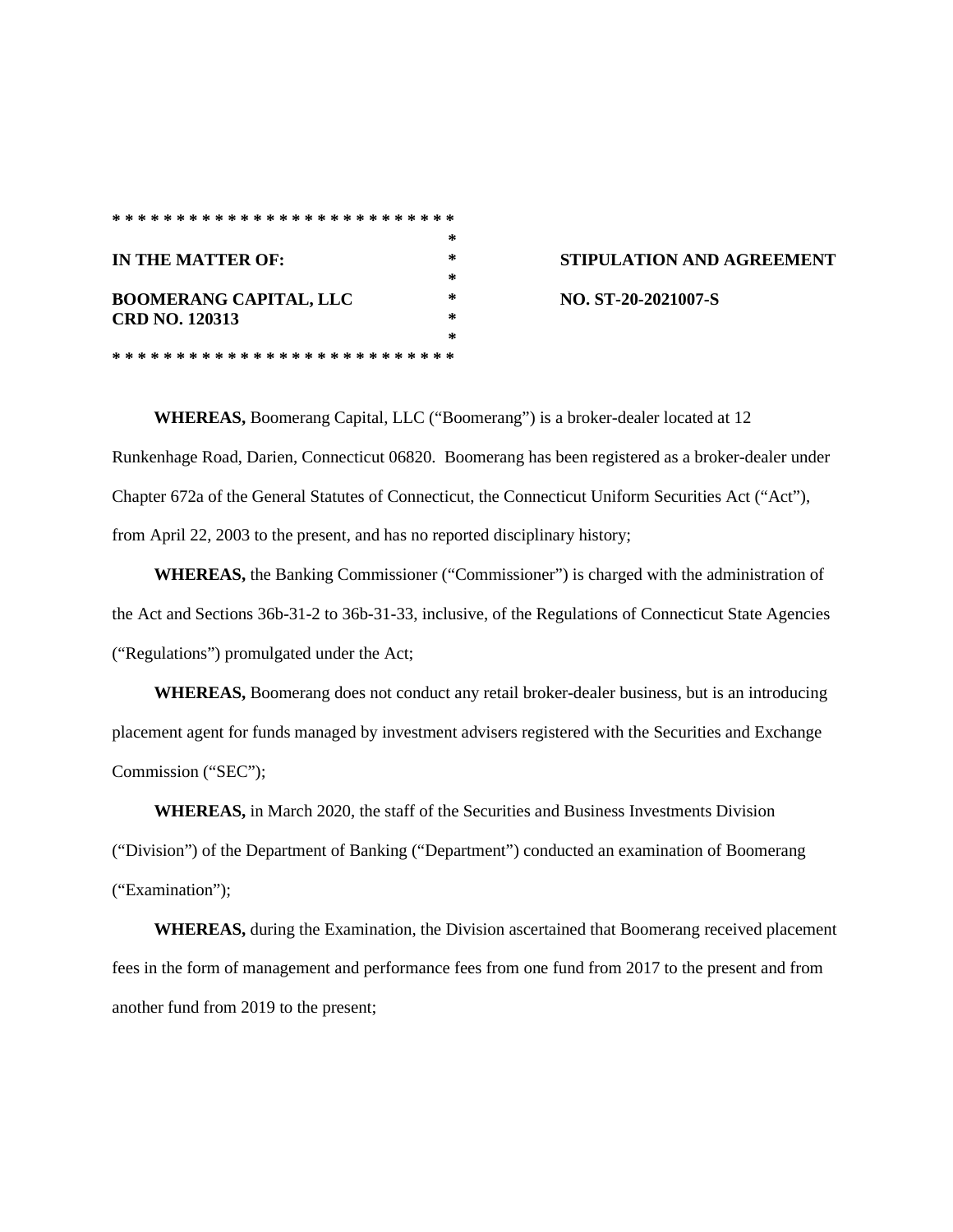**WHEREAS,** by virtue of Boomerang receiving compensation in the form of a percentage of management and performance fees, Boomerang transacted business as an investment adviser in Connecticut without being registered under the Act;

**WHEREAS,** on August 11, 2020, the Division advised Boomerang in writing that its compensation structure relating to the above referenced funds required Boomerang to be registered as an investment adviser under the Act. In response, on September 4, 2020, Boomerang filed with the Commissioner an application for registration as an investment adviser pursuant to Sections 36b-7 and 36b-32 of the Act;

**WHEREAS**, Section 36b-6(c)(1) of the Act provides, in pertinent part, that "[n]o person shall transact business in this state as an investment adviser unless registered as such by the commissioner as provided in sections 36b-2 to 36b-34, inclusive, or exempted pursuant to subsection (e) of this section;

**WHEREAS,** the Commissioner believes that a violation of Section 36b-6(c)(1) of the Act would support the imposition of administrative proceedings against Boomerang pursuant to Section 36b-15 and Section 36b-27 of the Act;

**WHEREAS,** an administrative proceeding initiated under Section 36b-15 and Section 36b-27 of the Act would constitute a "contested case" within the meaning of Section 4-166(4) of the General Statutes of Connecticut;

**WHEREAS,** Section 4-177(c) of the General Statutes of Connecticut and Section 36a-1-55(a) of the Regulations provide that a contested case may be resolved by stipulation or agreed settlement, unless precluded by law;

**WHEREAS,** Boomerang desires to settle the matters described herein and voluntarily enters into this Stipulation and Agreement;

**WHEREAS,** the Commissioner and Boomerang acknowledge that this Stipulation and Agreement is in lieu of any court action or administrative proceeding against Boomerang, its members, officers, employees, agents or representatives adjudicating any issue of fact or law on the matters described herein and is being made to settle only the matters described herein;

- 2 -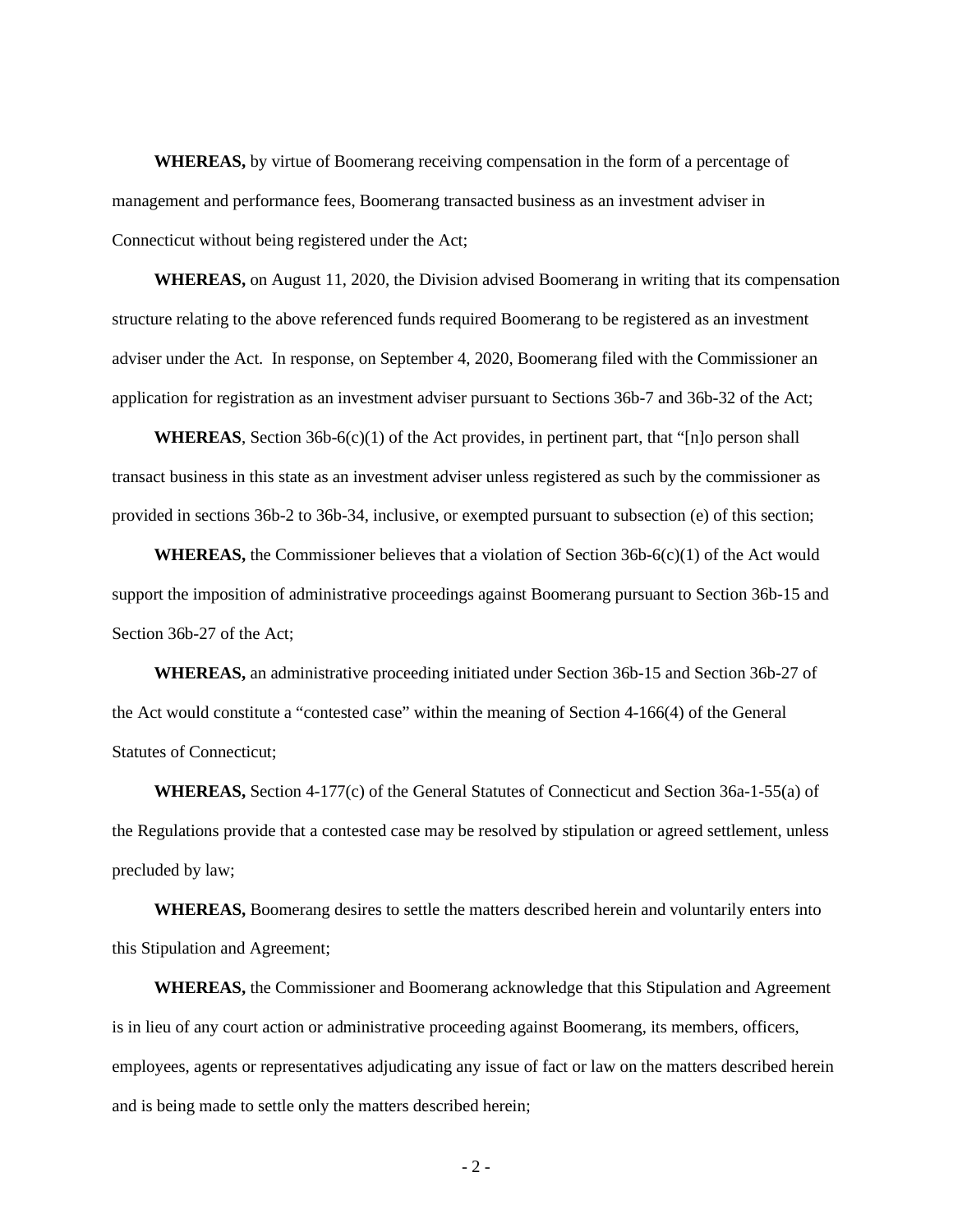**WHEREAS,** without admitting or denying the allegations contained herein, Boomerang expressly

consents to the Commissioner's jurisdiction under the Act and to the terms of this Stipulation and

Agreement;

**WHEREAS,** Boomerang, through its execution of this Stipulation and Agreement, voluntarily

waives any rights Boomerang may have to seek judicial review or otherwise challenge or contest the

terms and conditions of this Stipulation and Agreement;

**AND WHEREAS,** Boomerang specifically assures the Commissioner that the violation alleged in

this Stipulation and Agreement shall not occur in the future.

## **NOW THEREFORE, THE PARTIES HERETO DO MUTUALLY AGREE AS FOLLOWS**:

- 1. No later than the date this Stipulation and Agreement is executed by the Commissioner, Boomerang shall remit to the Department by cashier's check, certified check or money order made payable to "Treasurer, State of Connecticut" the sum of five thousand twenty dollars (\$5,020) of which four thousand dollars (\$4,000) shall constitute an administrative fine, and one thousand twenty dollars (\$1,020) of which shall represent reimbursement for past due investment adviser and investment adviser agent registration fees;
- 2. Boomerang, its members, officers, representatives, agents, employees, affiliates, and successors in interest shall refrain from engaging, directly or indirectly, in conduct constituting or which would constitute a violation of the Act or any regulation or order under the Act;
- 3. Execution of this Stipulation and Agreement by the Commissioner is without prejudice to the right of the Commissioner to take enforcement action against Boomerang or its successors in interest based upon a violation of this Stipulation and Agreement or the basis for its entry if the Commissioner determines that compliance is not being observed with the terms hereof; and
- 4. This Stipulation and Agreement shall become binding when executed by Boomerang and the Commissioner.

**IN WITNESS WHEREOF**, the undersigned have executed this Stipulation and Agreement on the dates indicated.

Dated at Hartford, Connecticut, this 17th day of September 2020.

Jorge L. Perez Banking Commissioner